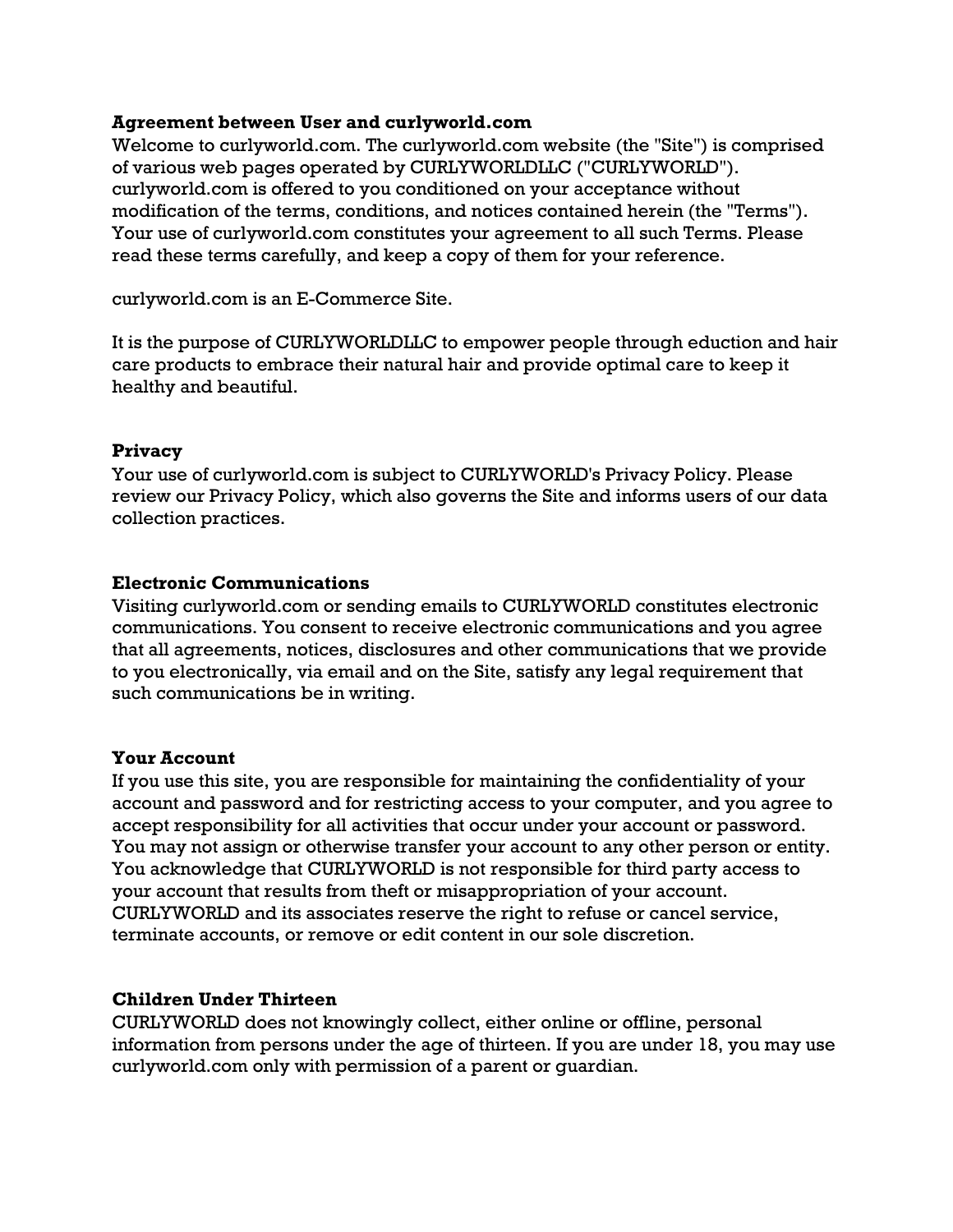#### **Links to Third Party Sites/Third Party Services**

curlyworld.com may contain links to other websites ("Linked Sites"). The Linked Sites are not under the control of CURLYWORLD and CURLYWORLD is not responsible for the contents of any Linked Site, including without limitation any link contained in a Linked Site, or any changes or updates to a Linked Site. CURLYWORLD is providing these links to you only as a convenience, and the inclusion of any link does not imply endorsement by CURLYWORLD of the site or any association with its operators.

Certain services made available via curlyworld.com are delivered by third party sites and organizations. By using any product, service or functionality originating from the curlyworld.com domain, you hereby acknowledge and consent that CURLYWORLD may share such information and data with any third party with whom CURLYWORLD has a contractual relationship to provide the requested product, service or functionality on behalf of curlyworld.com users and customers.

## **No Unlawful or Prohibited Use/Intellectual Property**

You are granted a non-exclusive, non-transferable, revocable license to access and use curlyworld.com strictly in accordance with these terms of use. As a condition of your use of the Site, you warrant to CURLYWORLD that you will not use the Site for any purpose that is unlawful or prohibited by these Terms. You may not use the Site in any manner which could damage, disable, overburden, or impair the Site or interfere with any other party's use and enjoyment of the Site. You may not obtain or attempt to obtain any materials or information through any means not intentionally made available or provided for through the Site.

All content included as part of the Service, such as text, graphics, logos, images, as well as the compilation thereof, and any software used on the Site, is the property of CURLYWORLD or its suppliers and protected by copyright and other laws that protect intellectual property and proprietary rights. You agree to observe and abide by all copyright and other proprietary notices, legends or other restrictions contained in any such content and will not make any changes thereto.

You will not modify, publish, transmit, reverse engineer, participate in the transfer or sale, create derivative works, or in any way exploit any of the content, in whole or in part, found on the Site. CURLYWORLD content is not for resale. Your use of the Site does not entitle you to make any unauthorized use of any protected content, and in particular you will not delete or alter any proprietary rights or attribution notices in any content. You will use protected content solely for your personal use, and will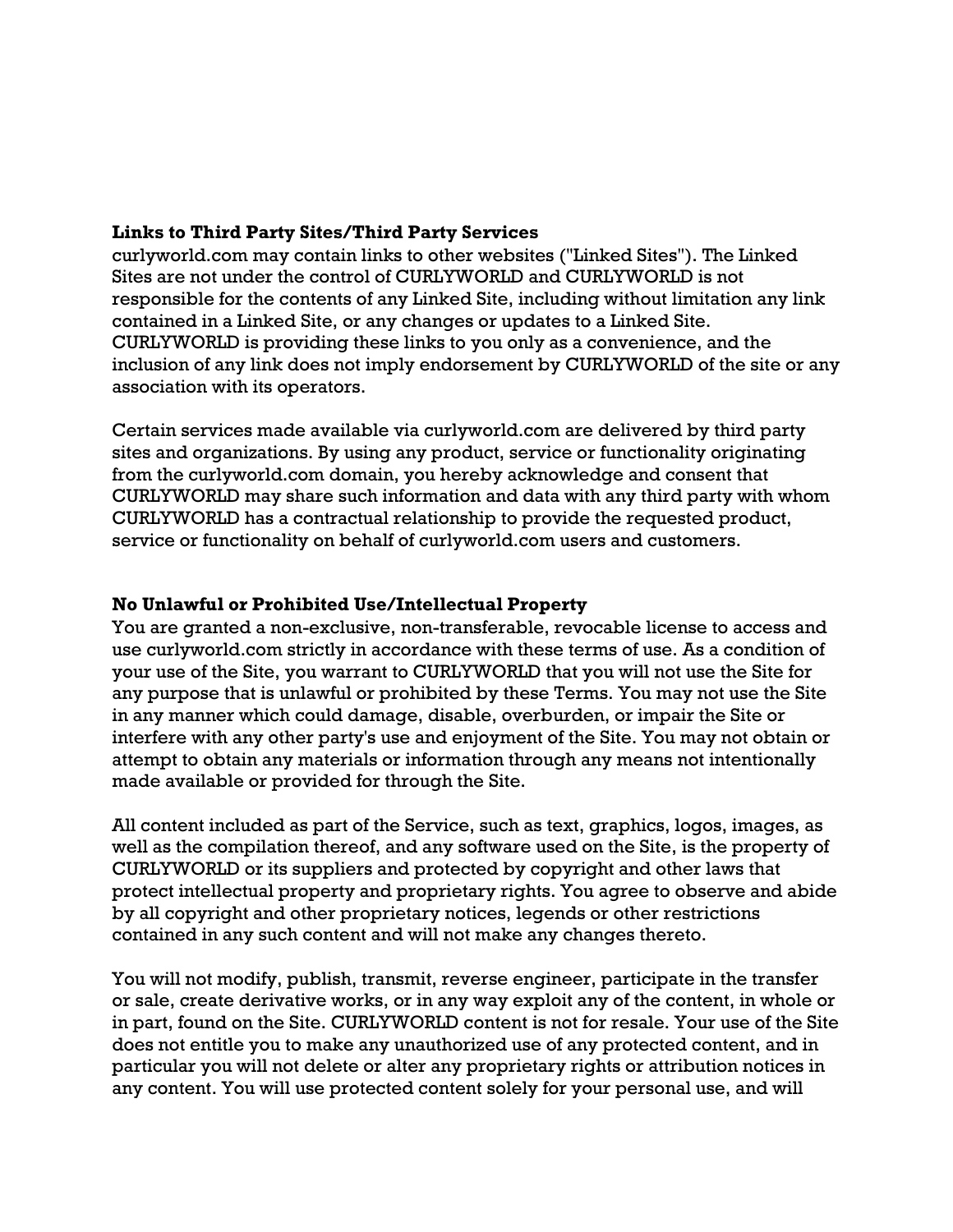make no other use of the content without the express written permission of CURLYWORLD and the copyright owner. You agree that you do not acquire any ownership rights in any protected content. We do not grant you any licenses, express or implied, to the intellectual property of CURLYWORLD or our licensors except as expressly authorized by these Terms.

### **Use of Communication Services**

The Site may contain bulletin board services, chat areas, news groups, forums, communities, personal web pages, calendars, and/or other message or communication facilities designed to enable you to communicate with the public at large or with a group (collectively, "Communication Services"). You agree to use the Communication Services only to post, send and receive messages and material that are proper and related to the particular Communication Service.

By way of example, and not as a limitation, you agree that when using a Communication Service, you will not: defame, abuse, harass, stalk, threaten or otherwise violate the legal rights (such as rights of privacy and publicity) of others; publish, post, upload, distribute or disseminate any inappropriate, profane, defamatory, infringing, obscene, indecent or unlawful topic, name, material or information; upload files that contain software or other material protected by intellectual property laws (or by rights of privacy of publicity) unless you own or control the rights thereto or have received all necessary consents; upload files that contain viruses, corrupted files, or any other similar software or programs that may damage the operation of another's computer; advertise or offer to sell or buy any goods or services for any business purpose, unless such Communication Service specifically allows such messages; conduct or forward surveys, contests, pyramid schemes or chain letters; download any file posted by another user of a Communication Service that you know, or reasonably should know, cannot be legally distributed in such manner; falsify or delete any author attributions, legal or other proper notices or proprietary designations or labels of the origin or source of software or other material contained in a file that is uploaded; restrict or inhibit any other user from using and enjoying the Communication Services; violate any code of conduct or other guidelines which may be applicable for any particular Communication Service; harvest or otherwise collect information about others, including e-mail addresses, without their consent; violate any applicable laws or regulations.

CURLYWORLD has no obligation to monitor the Communication Services. However, CURLYWORLD reserves the right to review materials posted to a Communication Service and to remove any materials in its sole discretion. CURLYWORLD reserves the right to terminate your access to any or all of the Communication Services at any time without notice for any reason whatsoever.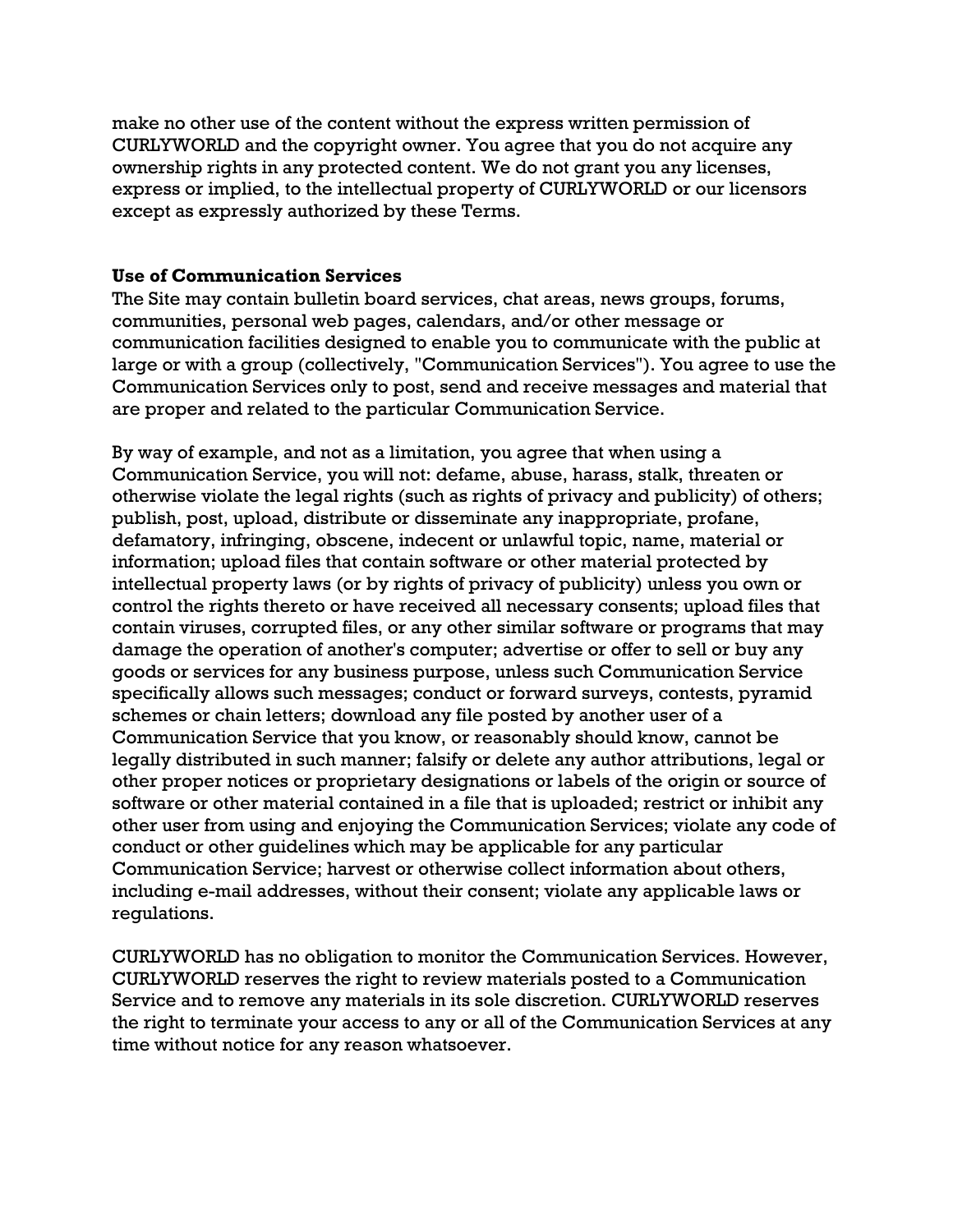CURLYWORLD reserves the right at all times to disclose any information as necessary to satisfy any applicable law, regulation, legal process or governmental request, or to edit, refuse to post or to remove any information or materials, in whole or in part, in CURLYWORLD's sole discretion.

Always use caution when giving out any personally identifying information about yourself or your children in any Communication Service. CURLYWORLD does not control or endorse the content, messages or information found in any Communication Service and, therefore, CURLYWORLD specifically disclaims any liability with regard to the Communication Services and any actions resulting from your participation in any Communication Service. Managers and hosts are not authorized CURLYWORLD spokespersons, and their views do not necessarily reflect those of CURLYWORLD.

Materials uploaded to a Communication Service may be subject to posted limitations on usage, reproduction and/or dissemination. You are responsible for adhering to such limitations if you upload the materials.

# **Materials Provided to curlyworld.com or Posted on Any CURLYWORLD Web Page**

CURLYWORLD does not claim ownership of the materials you provide to curlyworld.com (including feedback and suggestions) or post, upload, input or submit to any CURLYWORLD Site or our associated services (collectively "Submissions"). However, by posting, uploading, inputting, providing or submitting your Submission you are granting CURLYWORLD, our affiliated companies and necessary sublicensees permission to use your Submission in connection with the operation of their Internet businesses including, without limitation, the rights to: copy, distribute, transmit, publicly display, publicly perform, reproduce, edit, translate and reformat your Submission; and to publish your name in connection with your Submission.

No compensation will be paid with respect to the use of your Submission, as provided herein. CURLYWORLD is under no obligation to post or use any Submission you may provide and may remove any Submission at any time in CURLYWORLD's sole discretion.

By posting, uploading, inputting, providing or submitting your Submission you warrant and represent that you own or otherwise control all of the rights to your Submission as described in this section including, without limitation, all the rights necessary for you to provide, post, upload, input or submit the Submissions.

## **Third Party Accounts**

You will be able to connect your CURLYWORLD account to third party accounts. By connecting your CURLYWORLD account to your third party account, you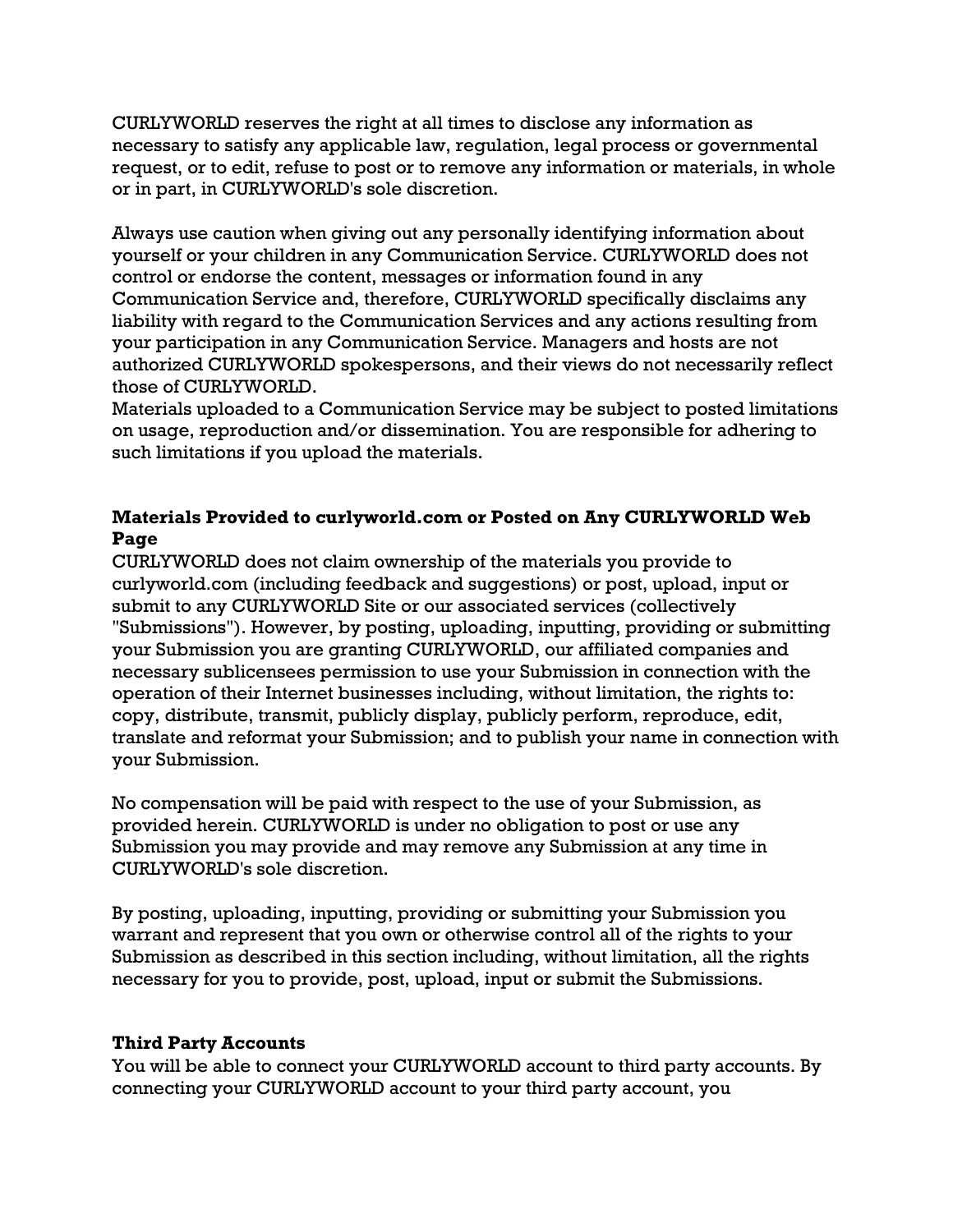acknowledge and agree that you are consenting to the continuous release of information about you to others (in accordance with your privacy settings on those third party sites). If you do not want information about you to be shared in this manner, do not use this feature.

### **International Users**

The Service is controlled, operated and administered by CURLYWORLD from our offices within the USA. If you access the Service from a location outside the USA, you are responsible for compliance with all local laws. You agree that you will not use the CURLYWORLD Content accessed through curlyworld.com in any country or in any manner prohibited by any applicable laws, restrictions or regulations.

### **Indemnification**

You agree to indemnify, defend and hold harmless CURLYWORLD, its officers, directors, employees, agents and third parties, for any losses, costs, liabilities and expenses (including reasonable attorney's fees) relating to or arising out of your use of or inability to use the Site or services, any user postings made by you, your violation of any terms of this Agreement or your violation of any rights of a third party, or your violation of any applicable laws, rules or regulations. CURLYWORLD reserves the right, at its own cost, to assume the exclusive defense and control of any matter otherwise subject to indemnification by you, in which event you will fully cooperate with CURLYWORLD in asserting any available defenses.

## **Arbitration**

In the event the parties are not able to resolve any dispute between them arising out of or concerning these Terms and Conditions, or any provisions hereof, whether in contract, tort, or otherwise at law or in equity for damages or any other relief, then such dispute shall be resolved only by final and binding arbitration pursuant to the Federal Arbitration Act, conducted by a single neutral arbitrator and administered by the American Arbitration Association, or a similar arbitration service selected by the parties, in a location mutually agreed upon by the parties. The arbitrator's award shall be final, and judgment may be entered upon it in any court having jurisdiction. In the event that any legal or equitable action, proceeding or arbitration arises out of or concerns these Terms and Conditions, the prevailing party shall be entitled to recover its costs and reasonable attorney's fees. The parties agree to arbitrate all disputes and claims in regards to these Terms and Conditions or any disputes arising as a result of these Terms and Conditions, whether directly or indirectly, including Tort claims that are a result of these Terms and Conditions. The parties agree that the Federal Arbitration Act governs the interpretation and enforcement of this provision. The entire dispute, including the scope and enforceability of this arbitration provision shall be determined by the Arbitrator. This arbitration provision shall survive the termination of these Terms and Conditions.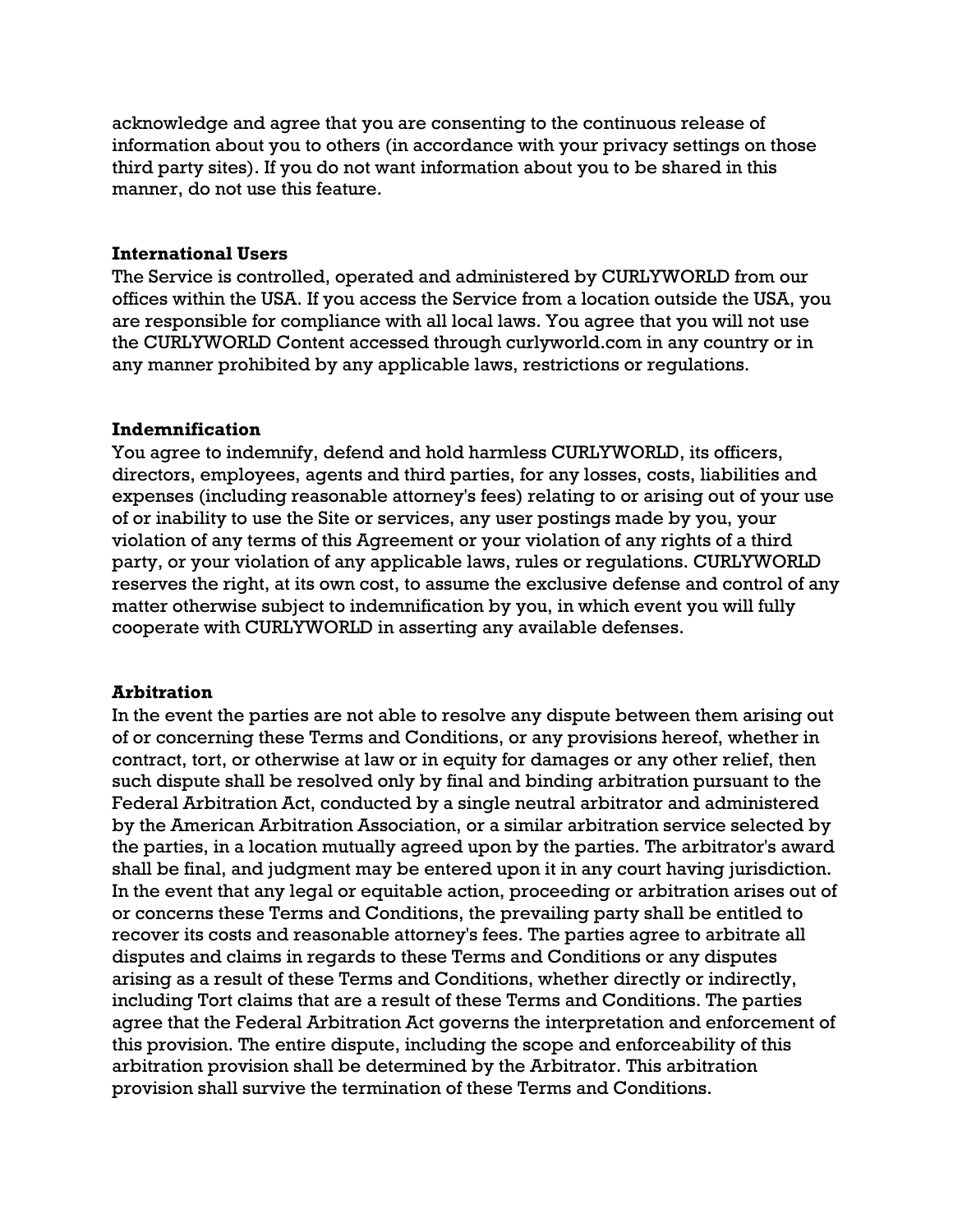#### **Liability Disclaimer**

THE INFORMATION, SOFTWARE, PRODUCTS, AND SERVICES INCLUDED IN OR AVAILABLE THROUGH THE SITE MAY INCLUDE INACCURACIES OR TYPOGRAPHICAL ERRORS. CHANGES ARE PERIODICALLY ADDED TO THE INFORMATION HEREIN. CURLYWORLDLLC AND/OR ITS SUPPLIERS MAY MAKE IMPROVEMENTS AND/OR CHANGES IN THE SITE AT ANY TIME.

CURLYWORLDLLC AND/OR ITS SUPPLIERS MAKE NO REPRESENTATIONS ABOUT THE SUITABILITY, RELIABILITY, AVAILABILITY, TIMELINESS, AND ACCURACY OF THE INFORMATION, SOFTWARE, PRODUCTS, SERVICES AND RELATED GRAPHICS CONTAINED ON THE SITE FOR ANY PURPOSE. TO THE MAXIMUM EXTENT PERMITTED BY APPLICABLE LAW, ALL SUCH INFORMATION, SOFTWARE, PRODUCTS, SERVICES AND RELATED GRAPHICS ARE PROVIDED "AS IS" WITHOUT WARRANTY OR CONDITION OF ANY KIND. CURLYWORLDLLC AND/OR ITS SUPPLIERS HEREBY DISCLAIM ALL WARRANTIES AND CONDITIONS WITH REGARD TO THIS INFORMATION, SOFTWARE, PRODUCTS, SERVICES AND RELATED GRAPHICS, INCLUDING ALL IMPLIED WARRANTIES OR CONDITIONS OF MERCHANTABILITY, FITNESS FOR A PARTICULAR PURPOSE, TITLE AND NON-INFRINGEMENT.

TO THE MAXIMUM EXTENT PERMITTED BY APPLICABLE LAW, IN NO EVENT SHALL CURLYWORLDLLC AND/OR ITS SUPPLIERS BE LIABLE FOR ANY DIRECT, INDIRECT, PUNITIVE, INCIDENTAL, SPECIAL, CONSEQUENTIAL DAMAGES OR ANY DAMAGES WHATSOEVER INCLUDING, WITHOUT LIMITATION, DAMAGES FOR LOSS OF USE, DATA OR PROFITS, ARISING OUT OF OR IN ANY WAY CONNECTED WITH THE USE OR PERFORMANCE OF THE SITE, WITH THE DELAY OR INABILITY TO USE THE SITE OR RELATED SERVICES, THE PROVISION OF OR FAILURE TO PROVIDE SERVICES, OR FOR ANY INFORMATION, SOFTWARE, PRODUCTS, SERVICES AND RELATED GRAPHICS OBTAINED THROUGH THE SITE, OR OTHERWISE ARISING OUT OF THE USE OF THE SITE, WHETHER BASED ON CONTRACT, TORT, NEGLIGENCE, STRICT LIABILITY OR OTHERWISE, EVEN IF CURLYWORLDLLC OR ANY OF ITS SUPPLIERS HAS BEEN ADVISED OF THE POSSIBILITY OF DAMAGES. BECAUSE SOME STATES/JURISDICTIONS DO NOT ALLOW THE EXCLUSION OR LIMITATION OF LIABILITY FOR CONSEQUENTIAL OR INCIDENTAL DAMAGES, THE ABOVE LIMITATION MAY NOT APPLY TO YOU. IF YOU ARE DISSATISFIED WITH ANY PORTION OF THE SITE, OR WITH ANY OF THESE TERMS OF USE, YOUR SOLE AND EXCLUSIVE REMEDY IS TO DISCONTINUE USING THE SITE.

#### **Termination/Access Restriction**

CURLYWORLD reserves the right, in its sole discretion, to terminate your access to the Site and the related services or any portion thereof at any time, without notice. To the maximum extent permitted by law, this agreement is governed by the laws of the State of Delaware and you hereby consent to the exclusive jurisdiction and venue of courts in Delaware in all disputes arising out of or relating to the use of the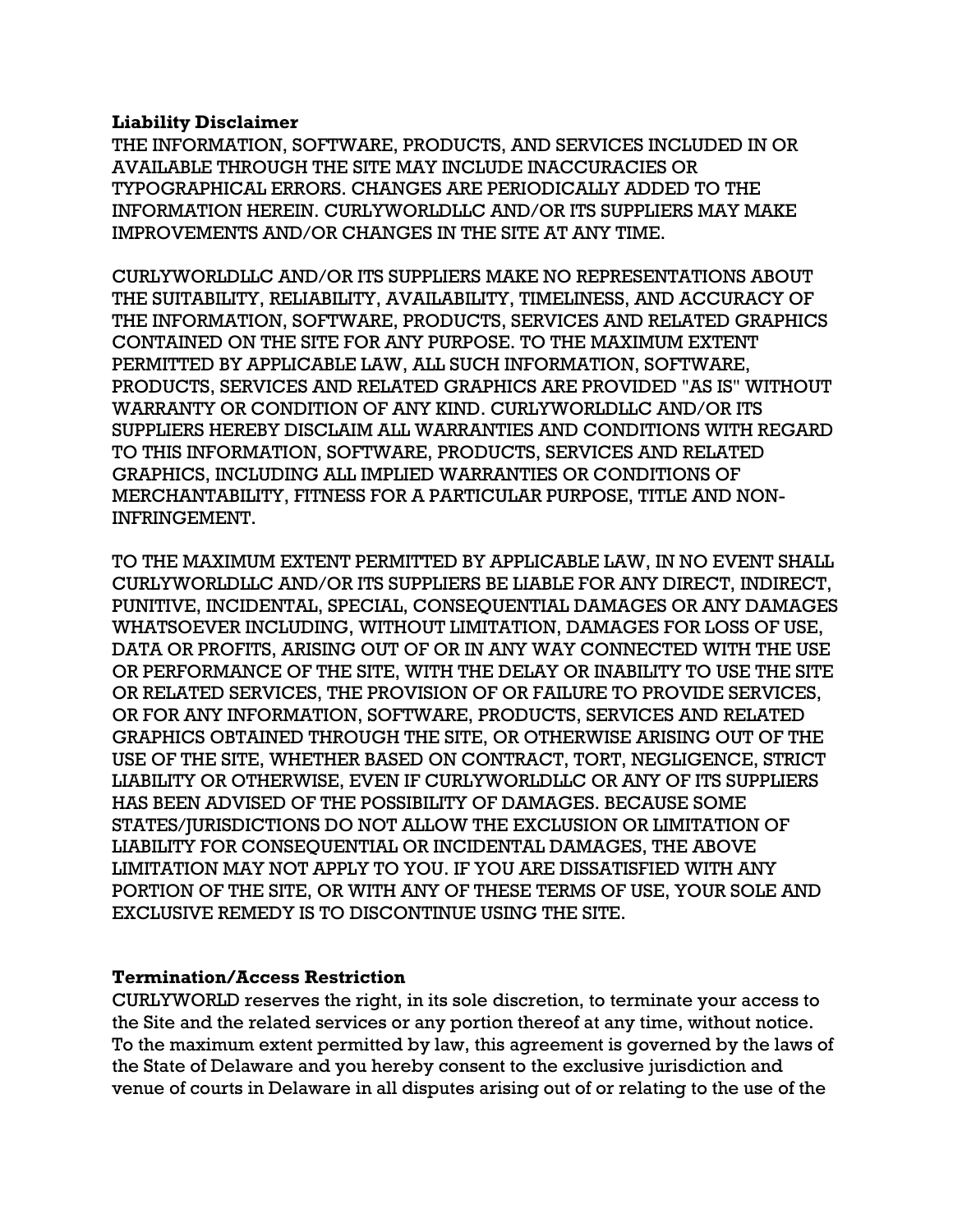Site. Use of the Site is unauthorized in any jurisdiction that does not give effect to all provisions of these Terms, including, without limitation, this section.

You agree that no joint venture, partnership, employment, or agency relationship exists between you and CURLYWORLD as a result of this agreement or use of the Site. CURLYWORLD's performance of this agreement is subject to existing laws and legal process, and nothing contained in this agreement is in derogation of CURLYWORLD's right to comply with governmental, court and law enforcement requests or requirements relating to your use of the Site or information provided to or gathered by CURLYWORLD with respect to such use. If any part of this agreement is determined to be invalid or unenforceable pursuant to applicable law including, but not limited to, the warranty disclaimers and liability limitations set forth above, then the invalid or unenforceable provision will be deemed superseded by a valid, enforceable provision that most closely matches the intent of the original provision and the remainder of the agreement shall continue in effect.

Unless otherwise specified herein, this agreement constitutes the entire agreement between the user and CURLYWORLD with respect to the Site and it supersedes all prior or contemporaneous communications and proposals, whether electronic, oral or written, between the user and CURLYWORLD with respect to the Site. A printed version of this agreement and of any notice given in electronic form shall be admissible in judicial or administrative proceedings based upon or relating to this agreement to the same extent and subject to the same conditions as other business documents and records originally generated and maintained in printed form. It is the express wish to the parties that this agreement and all related documents be written in English.

#### **Changes to Terms**

CURLYWORLD reserves the right, in its sole discretion, to change the Terms under which curlyworld.com is offered. The most current version of the Terms will supersede all previous versions. CURLYWORLD encourages you to periodically review the Terms to stay informed of our updates.

## **Contact Us**

CURLYWORLD welcomes your questions or comments regarding the Terms:

CURLYWORLDLLC 137 W BROADWAY New York, New York 10013

Email Address: info@curlyworld.com